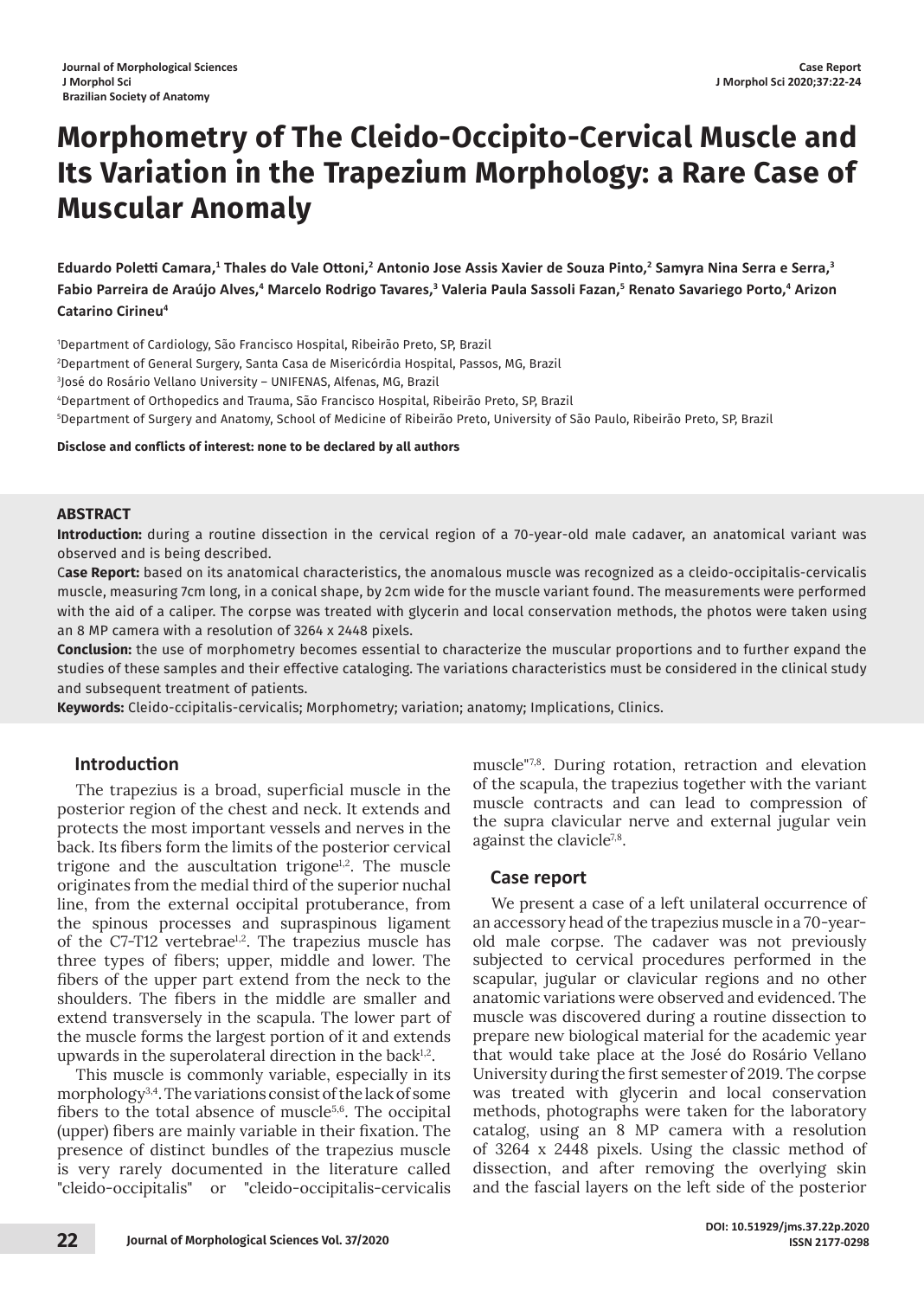cervical region, we found an aberrant fascicle of the left trapezius muscle (Figure 1), identified as a cleidooccipitalis-cervicalis muscle. The cleido-occipitaliscervicalis muscle presented as a thin conical muscle (20 mm wide and 7 cm long) inserted superficially in the scapular neuro-vascular bundle. This muscle slip originated from the anterior border of the upper cleido-occipital or part of the left trapezius muscle, detaching itself from the main muscular part. It was directed almost parallel to the anterior border of the muscle to insert as a tendinous portion in the superoposterior medial third of the clavicle, left to the origin of the sternocleidomastoid muscle. The muscle fibers of the variant muscle originated from the medial part of the superior nuchal line, this anomalous belly is supplied by the accessory nerve branch of the spine. The external jugular vein passes through the triangle formed by the cleido-occipitalis cervicalis, trapezius and clavicle. As the vein passes between the tendon of the cleido-occipitalis cervicalis and the clavicle, it can be compressed during certain actions of the trapezius muscle, such as in rotation and elevation of the scapula. The muscles of the right side did not present a similar variation (Figure 2).

## **Discussion**

The trapezius is a complex muscle with three distinct divisions (upper dorsoscapular, lower dorsoscapular and cleido-occipital) among which, the clavicular portion is associated with the cleidooccipital element of the sternocleidomastoid muscle in lower mammals and, therefore, this separate fascicle can be called cleido-occipitalis-cervicalis muscle<sup>7,8</sup>. Both the trapezius and the sternocleidomastoid are of mixed origin, derived partly from the branchial mesoderm and partly from the adjacent myotomes. This common origin arises from the occipital region to the last branchial arch and develops as a thick columnar mass. Then it separates from the ventral part, forming the sternocleidomastoid, and from the dorsal part, forming the trapezius. For this reason, the clavicular fixation of the trapezius varies in length<sup>9-12</sup>.

The anomalous cervical cleido-occipital muscle is an unusual variant muscle in the posterior triangle of the neck and can be unilateral or bilateral. Its reported incidence varies widely between 4% and 33%<sup>1,13</sup>. In the anomalous cleido-occipitallis-cervicalis muscle, all or part of the cleido-occipital division is separated from the rest of the trapezius muscle and follows a medial course within the posterior triangle<sup>9-12</sup>. We present a case of a cervical occipital fascicle separated from the trapezius muscle.

The reported variation of cleido occipitalis occurs mainly in the trapezius muscle<sup>14-16</sup>. We observed in the literature that, during slight abduction of the ipsilateral arm, the fibrous arch imprisoned the supraclavicular nerves, leading to cervical spondylosis, loss of arm sensation on the ispilateral side and supraspinatus tendinitis<sup>12,15</sup>. In our study, the external jugular vein was spared from being the main content of the trigone formed by cleido-occipitalliscervicalis.



**Figure 1.** Presence of the anomalous muscular bundle, 7 cm long and 20 mm wide, characterized as a cleido-occipitalis cervicalis muscle, in forceps. Note the spacing between the other bundles of the trapezius muscle.



**Figure 2.** Right trapezius muscle, treated with glycerin, of the same specimen; without the presence of anomalous or supernumerary bundles.